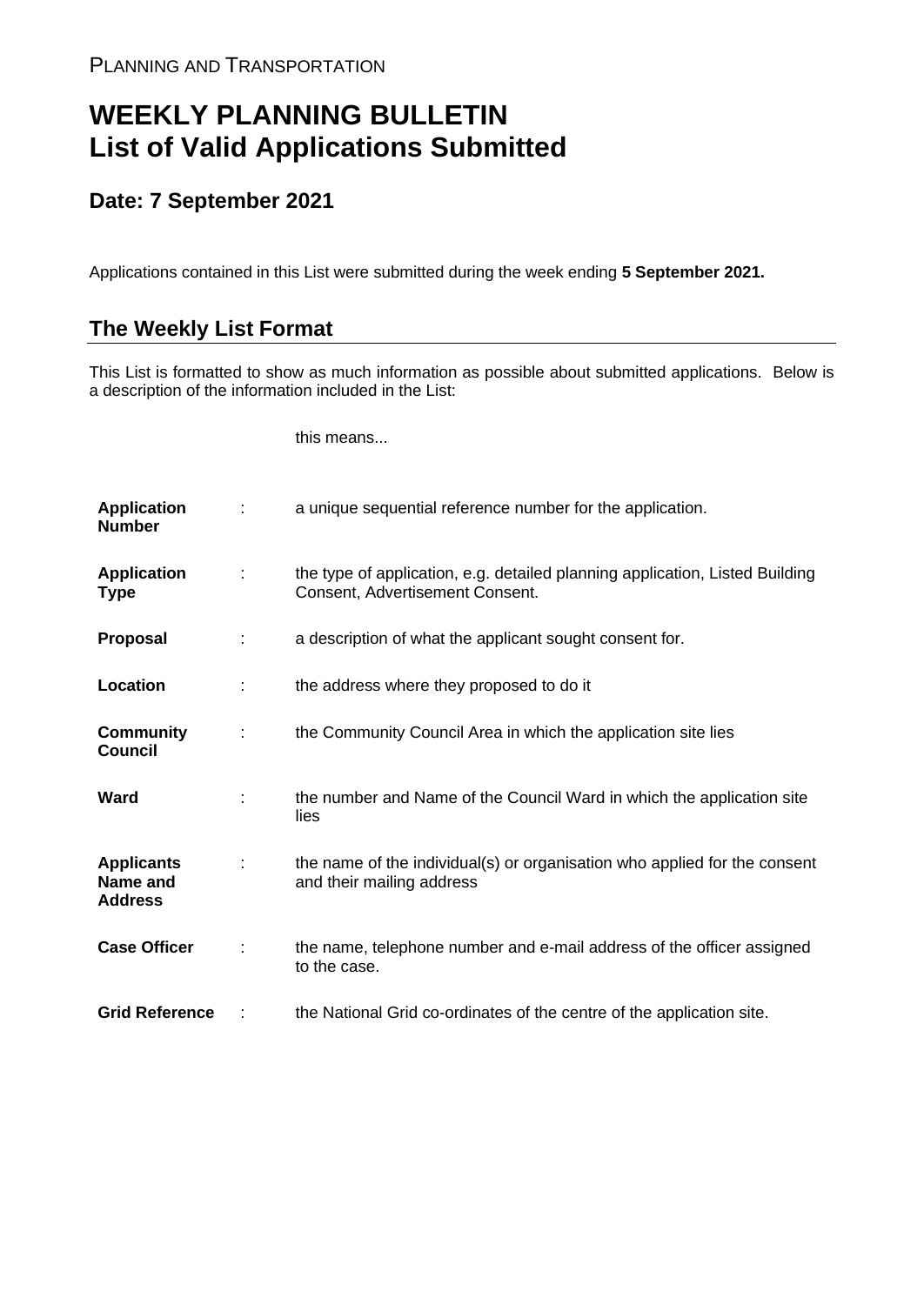| <b>Application No</b>                                                                          |    | : P/21/0477/FUL                                                                                        | <b>Earliest Date of</b><br><b>Decision</b>                |                        | 8 October 2021    |       |
|------------------------------------------------------------------------------------------------|----|--------------------------------------------------------------------------------------------------------|-----------------------------------------------------------|------------------------|-------------------|-------|
| <b>Application Type</b><br><b>Proposal</b>                                                     |    | <b>Planning Permission</b><br>Construction of Hydrogen Production and Refuelling Facility<br>Fencing.  | Including 4 Cabins, Associated Dispenser, Pipe Gantry and | <b>Hierarchy Level</b> |                   | Local |
| <b>Location</b><br><b>Community Council</b><br><b>Ward</b><br><b>Applicant</b><br><b>Agent</b> |    | Bo'ness<br>01 - Bo'ness and Blackness<br><b>Arcola Energy</b>                                          | Bo'ness Station Union Street Bo'ness EH51 9AQ             |                        |                   |       |
| <b>Case Officer</b><br><b>Grid Reference</b>                                                   |    | Julie Seidel (Tel. 01324 504880)<br>300389 681683<br>View the application details                      | e-mail: julie.seidel@falkirk.gov.uk                       |                        |                   |       |
| <b>Application No</b>                                                                          |    | : P/21/0479/FUL                                                                                        | <b>Earliest Date of</b><br><b>Decision</b>                |                        | 30 September 2021 |       |
| <b>Application Type</b><br><b>Proposal</b>                                                     |    | <b>Planning Permission</b><br>Change of Use From Leisure Craft Mooring to Holiday Let Craft<br>Mooring |                                                           | <b>Hierarchy Level</b> |                   | Local |
| <b>Location</b>                                                                                |    | Site To The South Of Scottish Canals Operations Office The<br><b>Helix Falkirk</b>                     |                                                           |                        |                   |       |
| <b>Community Council</b><br>Ward<br><b>Applicant</b><br><b>Agent</b>                           | ÷. | 06 - Falkirk North<br><b>Refreshing Scotland Ltd</b>                                                   | <b>Grangemouth Community Council</b>                      |                        |                   |       |
|                                                                                                |    |                                                                                                        |                                                           |                        |                   |       |
| <b>Case Officer</b><br><b>Grid Reference</b>                                                   |    | Julie Seidel (Tel. 01324 504880)<br>290629 682121                                                      | e-mail: julie.seidel@falkirk.gov.uk                       |                        |                   |       |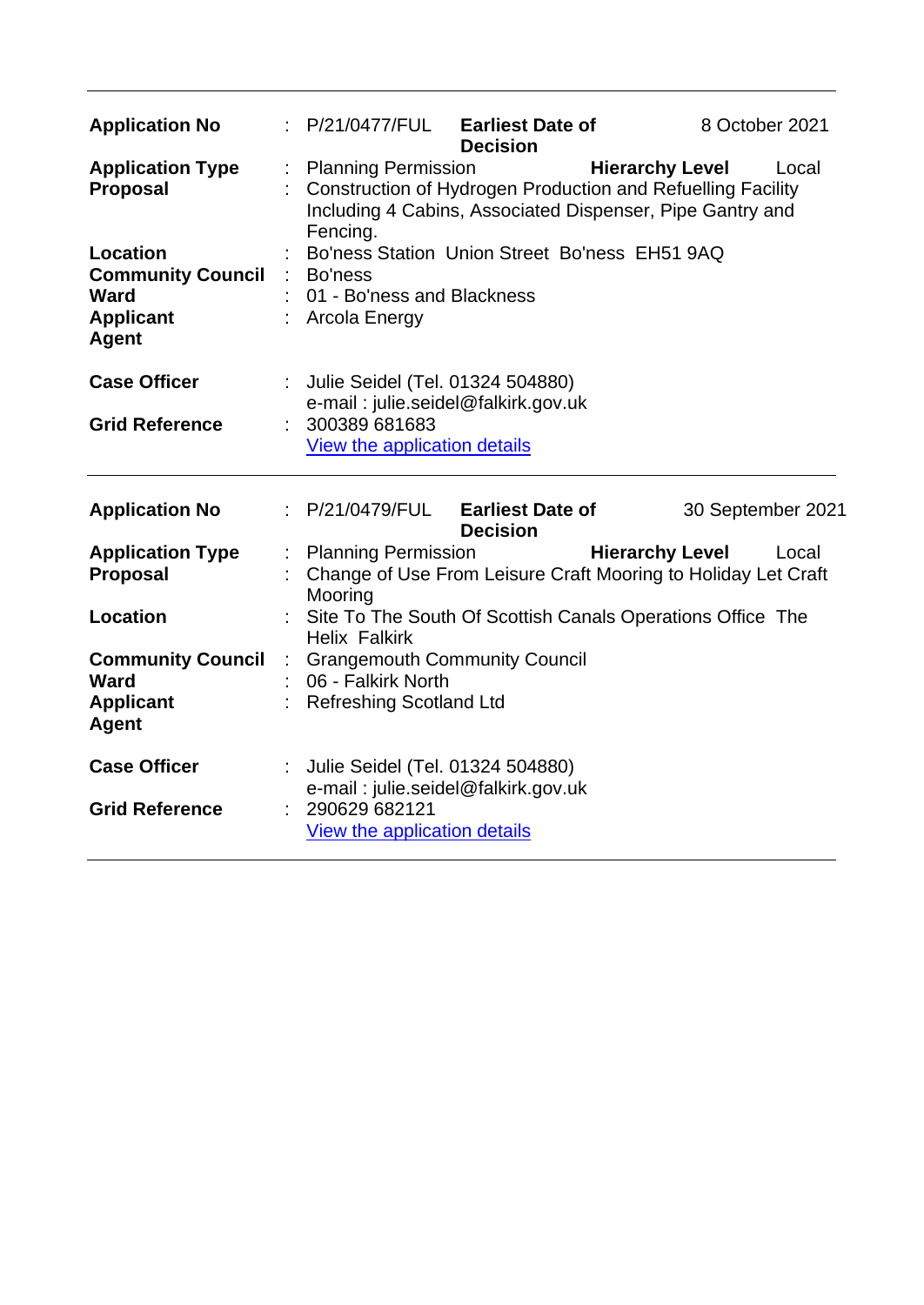| <b>Application No</b>                                                                                                                                                                        | P/21/0491/FUL<br><b>Earliest Date of</b><br><b>Decision</b>                                                                                                                                                                                                                                                                                                                                                       |                        | 30 September 2021        |
|----------------------------------------------------------------------------------------------------------------------------------------------------------------------------------------------|-------------------------------------------------------------------------------------------------------------------------------------------------------------------------------------------------------------------------------------------------------------------------------------------------------------------------------------------------------------------------------------------------------------------|------------------------|--------------------------|
| <b>Application Type</b><br><b>Proposal</b><br><b>Location</b><br><b>Community Council</b><br><b>Ward</b><br><b>Applicant</b><br><b>Agent</b><br><b>Case Officer</b><br><b>Grid Reference</b> | <b>Planning Permission</b><br><b>Extension to Dwellinghouse</b><br>37 Rowantree Walk Larbert FK5 4FT<br>Larbert, Stenhousemuir and Torwood<br>05 - Bonnybridge and Larbert<br>David and Vicki McAuley<br><i>i</i> Line Designs<br>William Smith 10 Philip Street Falkirk FK2 7JE<br>Kevin Brown (Tel. 01324 504701)<br>e-mail: kevin.brown@falkirk.gov.uk<br>285963 683909<br><b>View the application details</b> | <b>Hierarchy Level</b> | Local                    |
| <b>Application No</b>                                                                                                                                                                        | : P/21/0498/FUL<br><b>Earliest Date of</b><br><b>Decision</b>                                                                                                                                                                                                                                                                                                                                                     |                        | 7 October 2021           |
| <b>Application Type</b>                                                                                                                                                                      | <b>Planning Permission</b>                                                                                                                                                                                                                                                                                                                                                                                        | <b>Hierarchy Level</b> | <b>Not</b><br>Applicable |
| <b>Proposal</b>                                                                                                                                                                              | Installation of 20m High Telecommunications Mast and<br><b>Associated Ancillary Equipment</b>                                                                                                                                                                                                                                                                                                                     |                        |                          |
| <b>Location</b>                                                                                                                                                                              | Site To The East Of 50 Grahams Road Falkirk                                                                                                                                                                                                                                                                                                                                                                       |                        |                          |
| <b>Community Council</b><br><b>Ward</b>                                                                                                                                                      | Grahamston, Middlefield and Westfield<br>06 - Falkirk North                                                                                                                                                                                                                                                                                                                                                       |                        |                          |
| <b>Applicant</b>                                                                                                                                                                             | Cornerstone                                                                                                                                                                                                                                                                                                                                                                                                       |                        |                          |
| <b>Agent</b>                                                                                                                                                                                 | <b>WHP Telecoms Limited</b><br>Ryan Marshall Helena House Troy Mills Troy Road Leeds<br><b>LS18 5GN</b>                                                                                                                                                                                                                                                                                                           |                        |                          |
| <b>Case Officer</b>                                                                                                                                                                          | Kevin Brown (Tel. 01324 504701)                                                                                                                                                                                                                                                                                                                                                                                   |                        |                          |
| <b>Grid Reference</b>                                                                                                                                                                        | e-mail: kevin.brown@falkirk.gov.uk<br>288907 680446                                                                                                                                                                                                                                                                                                                                                               |                        |                          |
|                                                                                                                                                                                              | View the application details                                                                                                                                                                                                                                                                                                                                                                                      |                        |                          |
| <b>Application No</b>                                                                                                                                                                        | P/21/0506/FUL<br><b>Earliest Date of</b><br><b>Decision</b>                                                                                                                                                                                                                                                                                                                                                       |                        | 1 October 2021           |
| <b>Application Type</b>                                                                                                                                                                      | <b>Planning Permission</b>                                                                                                                                                                                                                                                                                                                                                                                        | <b>Hierarchy Level</b> | Local                    |
| <b>Proposal</b><br><b>Location</b>                                                                                                                                                           | Conversion of Outbuilding to Form Dwellinghouse<br>Nether Kinneil Farmhouse Bo'ness EH51 0QA                                                                                                                                                                                                                                                                                                                      |                        |                          |
| <b>Community Council</b>                                                                                                                                                                     | Bo'ness                                                                                                                                                                                                                                                                                                                                                                                                           |                        |                          |
| <b>Ward</b>                                                                                                                                                                                  | 01 - Bo'ness and Blackness                                                                                                                                                                                                                                                                                                                                                                                        |                        |                          |
| <b>Applicant</b><br><b>Agent</b>                                                                                                                                                             | Mr Jim Campbell<br><b>Arka Architects</b><br>Connor McCrae The Loft The Tattie Kirk Cow Wynd Falkirk<br>FK11PU                                                                                                                                                                                                                                                                                                    |                        |                          |
| <b>Case Officer</b>                                                                                                                                                                          | Julie Seidel (Tel. 01324 504880)                                                                                                                                                                                                                                                                                                                                                                                  |                        |                          |
| <b>Grid Reference</b>                                                                                                                                                                        | e-mail: julie.seidel@falkirk.gov.uk<br>297020 680107                                                                                                                                                                                                                                                                                                                                                              |                        |                          |
|                                                                                                                                                                                              | View the application details                                                                                                                                                                                                                                                                                                                                                                                      |                        |                          |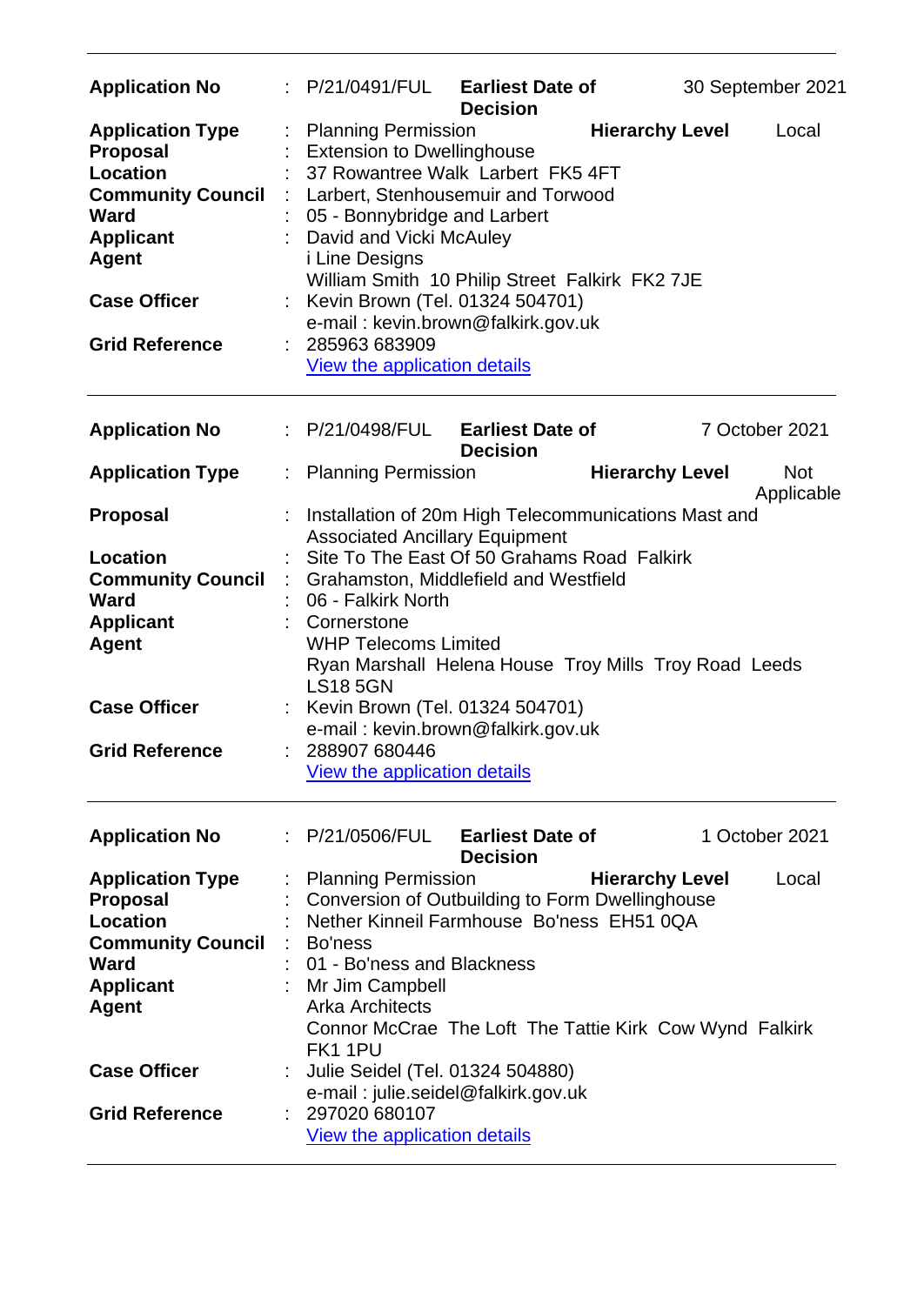| <b>Application No</b>                                                                                                                                                                        | : P/21/0517/FUL                                                                                                                                                                                                                                              | <b>Earliest Date of</b><br><b>Decision</b>                                                                                                                                                            | 30 September 2021                                                                   |       |
|----------------------------------------------------------------------------------------------------------------------------------------------------------------------------------------------|--------------------------------------------------------------------------------------------------------------------------------------------------------------------------------------------------------------------------------------------------------------|-------------------------------------------------------------------------------------------------------------------------------------------------------------------------------------------------------|-------------------------------------------------------------------------------------|-------|
| <b>Application Type</b><br><b>Proposal</b><br><b>Location</b><br><b>Community Council</b><br><b>Ward</b><br><b>Applicant</b><br><b>Agent</b><br><b>Case Officer</b><br><b>Grid Reference</b> | <b>Planning Permission</b><br><b>Extension to Dwellinghouse</b><br>06 - Falkirk North<br><b>Mr Scott Chalmers</b><br><b>Cameron Straker</b><br>288352 681304<br><b>View the application details</b>                                                          | Niaroo 27 Napier Place Falkirk FK2 7LL<br>Langlees, Bainsford and New Carron<br>12 Murroch Crescent Alexandria G83 9QA<br>Stewart Robson (Tel. 01324 504720)<br>e-mail: stewart.robson@falkirk.gov.uk | <b>Hierarchy Level</b>                                                              | Local |
| <b>Application No</b>                                                                                                                                                                        | : P/21/0518/FUL                                                                                                                                                                                                                                              | <b>Earliest Date of</b><br><b>Decision</b>                                                                                                                                                            | 1 October 2021                                                                      |       |
| <b>Application Type</b><br><b>Proposal</b><br>Location<br><b>Community Council</b><br>Ward<br><b>Applicant</b><br><b>Agent</b><br><b>Case Officer</b><br><b>Grid Reference</b>               | <b>Planning Permission</b><br>04 - Carse, Kinnaird and Tryst<br>Mr and Mrs I Bell<br><b>Enspire Architects Ltd</b><br>3SA<br>Julie Seidel (Tel. 01324 504880)<br>e-mail: julie.seidel@falkirk.gov.uk<br>287040 684499<br><b>View the application details</b> | Extension to Dwellinghouse and Formation of Balcony<br>5 Geesmuir Gardens Falkirk FK2 8BE<br>Larbert, Stenhousemuir and Torwood                                                                       | <b>Hierarchy Level</b><br>Connor Inglis Alloa Business Centre Whins Road Alloa FK10 | Local |
| <b>Application No</b>                                                                                                                                                                        | P/21/0519/FUL                                                                                                                                                                                                                                                | <b>Earliest Date of</b><br><b>Decision</b>                                                                                                                                                            | 7 October 2021                                                                      |       |
| <b>Application Type</b><br><b>Proposal</b><br><b>Location</b><br><b>Community Council</b><br><b>Ward</b><br><b>Applicant</b><br><b>Agent</b>                                                 | <b>Planning Permission</b><br>09 - Upper Braes<br>Mrs Louisa McShane                                                                                                                                                                                         | Change of Use of Public Space to Garden Ground<br>Reddingmuirhead and Wallacestone                                                                                                                    | <b>Hierarchy Level</b><br>28 Wallace Brae Rise Reddingmuirhead Falkirk FK2 0GD      | Local |
| <b>Case Officer</b><br><b>Grid Reference</b>                                                                                                                                                 | Kevin Brown (Tel. 01324 504701)<br>292187 677546<br>View the application details                                                                                                                                                                             | e-mail: kevin.brown@falkirk.gov.uk                                                                                                                                                                    |                                                                                     |       |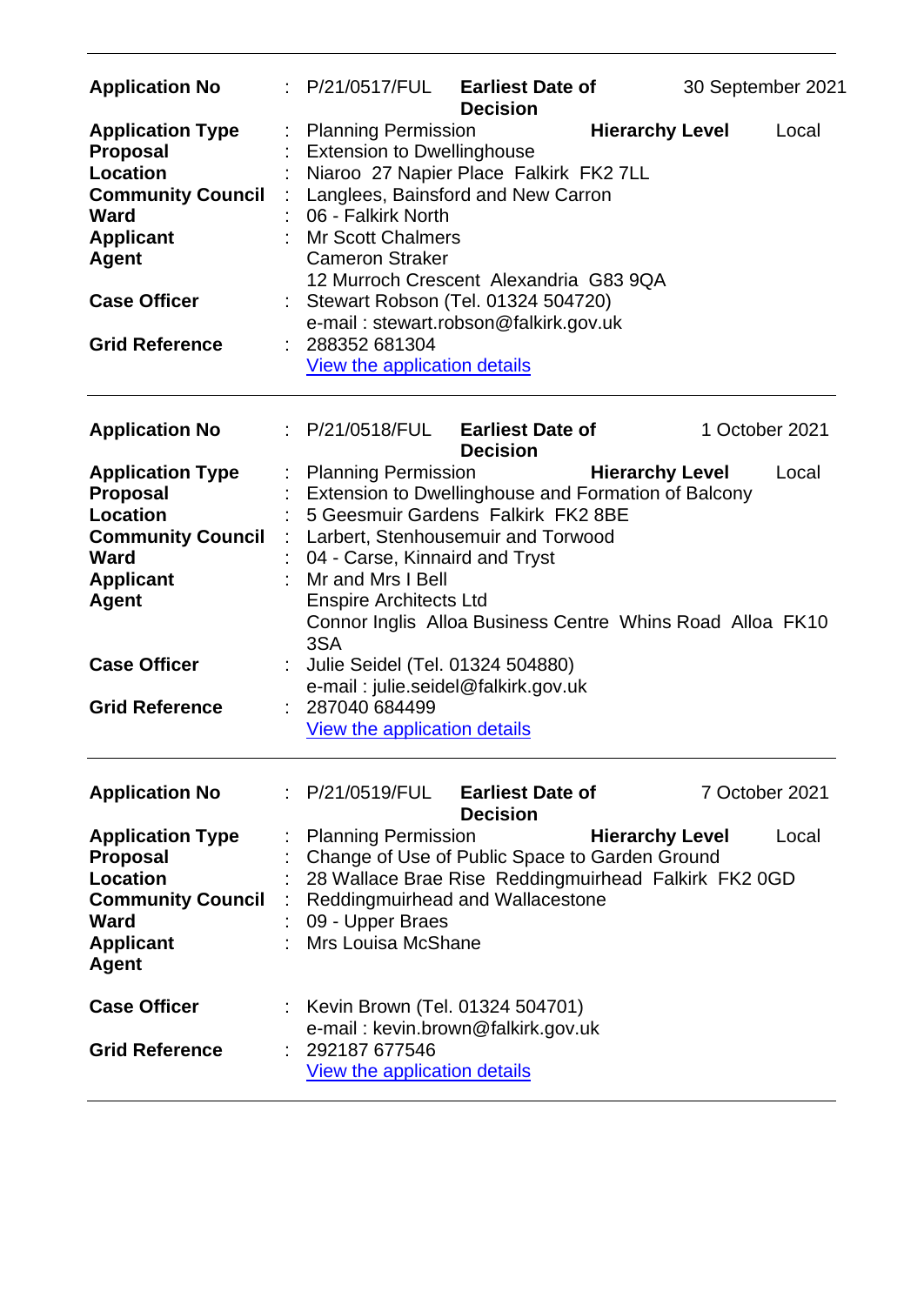| <b>Application No</b>                                                                                                                                                          | $\therefore$ P/21/0521/FUL Earliest Date of                                                                                                                                                                                                                                                                                                         | <b>Decision</b>                            |                        | 30 September 2021 |       |
|--------------------------------------------------------------------------------------------------------------------------------------------------------------------------------|-----------------------------------------------------------------------------------------------------------------------------------------------------------------------------------------------------------------------------------------------------------------------------------------------------------------------------------------------------|--------------------------------------------|------------------------|-------------------|-------|
| <b>Application Type</b><br><b>Proposal</b><br><b>Location</b><br><b>Community Council</b><br>Ward<br><b>Applicant</b><br><b>Agent</b>                                          | <b>Planning Permission</b><br><b>Extension to Dwellinghouse</b><br>6A Merchiston Avenue Falkirk FK2 7LA<br>Langlees, Bainsford and New Carron<br>06 - Falkirk North<br>: Mrs Carolanne Brown<br><b>Rhubarb Blue Limited</b><br>Colin McIntyre 5 Prospect Avenue Cambuslang Glasgow G72<br>8BW                                                       |                                            | <b>Hierarchy Level</b> |                   | Local |
| <b>Case Officer</b>                                                                                                                                                            | John Cooney (Tel. 01324 504705)<br>e-mail: john.cooney@falkirk.gov.uk                                                                                                                                                                                                                                                                               |                                            |                        |                   |       |
| <b>Grid Reference</b>                                                                                                                                                          | 288652 681309<br>View the application details                                                                                                                                                                                                                                                                                                       |                                            |                        |                   |       |
| <b>Application No</b>                                                                                                                                                          | : P/21/0523/FUL                                                                                                                                                                                                                                                                                                                                     | <b>Earliest Date of</b><br><b>Decision</b> |                        | 1 October 2021    |       |
| <b>Application Type</b><br><b>Proposal</b>                                                                                                                                     | <b>Planning Permission</b><br>Change of Use of Flatted Dwelling to House of Multiple<br>Occupation                                                                                                                                                                                                                                                  |                                            | <b>Hierarchy Level</b> |                   | Local |
| <b>Location</b><br><b>Community Council</b><br>Ward<br><b>Applicant</b><br><b>Agent</b>                                                                                        | 112 Mary Street Laurieston Falkirk FK2 9PS<br><b>Lower Braes</b><br>08 - Lower Braes<br>Mr Thomas Plodowski<br><b>KS Design Chartered Architect</b>                                                                                                                                                                                                 |                                            |                        |                   |       |
| <b>Case Officer</b>                                                                                                                                                            | Karolina Surmacz 69 Thomson Drive Redding Falkirk FK2 9GN<br>Kevin Brown (Tel. 01324 504701)<br>e-mail: kevin.brown@falkirk.gov.uk                                                                                                                                                                                                                  |                                            |                        |                   |       |
| <b>Grid Reference</b>                                                                                                                                                          | 291116 679484<br>View the application details                                                                                                                                                                                                                                                                                                       |                                            |                        |                   |       |
| <b>Application No</b>                                                                                                                                                          | P/21/0524/FUL                                                                                                                                                                                                                                                                                                                                       | <b>Earliest Date of</b><br><b>Decision</b> |                        | 1 October 2021    |       |
| <b>Application Type</b><br><b>Proposal</b><br>Location<br><b>Community Council</b><br><b>Ward</b><br><b>Applicant</b><br>Agent<br><b>Case Officer</b><br><b>Grid Reference</b> | <b>Planning Permission</b><br>Extension to Dwellinghouse and Formation of Raised Deck<br>Glenearn 15 Camelon Road Falkirk FK1 5RU<br>No Community Council<br>07 - Falkirk South<br>Mr R Biggerstaff<br>Neil McFadyen<br>1 Bellevue Street Falkirk FK1 1SB<br>John Cooney (Tel. 01324 504705)<br>e-mail: john.cooney@falkirk.gov.uk<br>288201 680110 |                                            | <b>Hierarchy Level</b> |                   | Local |
|                                                                                                                                                                                | View the application details                                                                                                                                                                                                                                                                                                                        |                                            |                        |                   |       |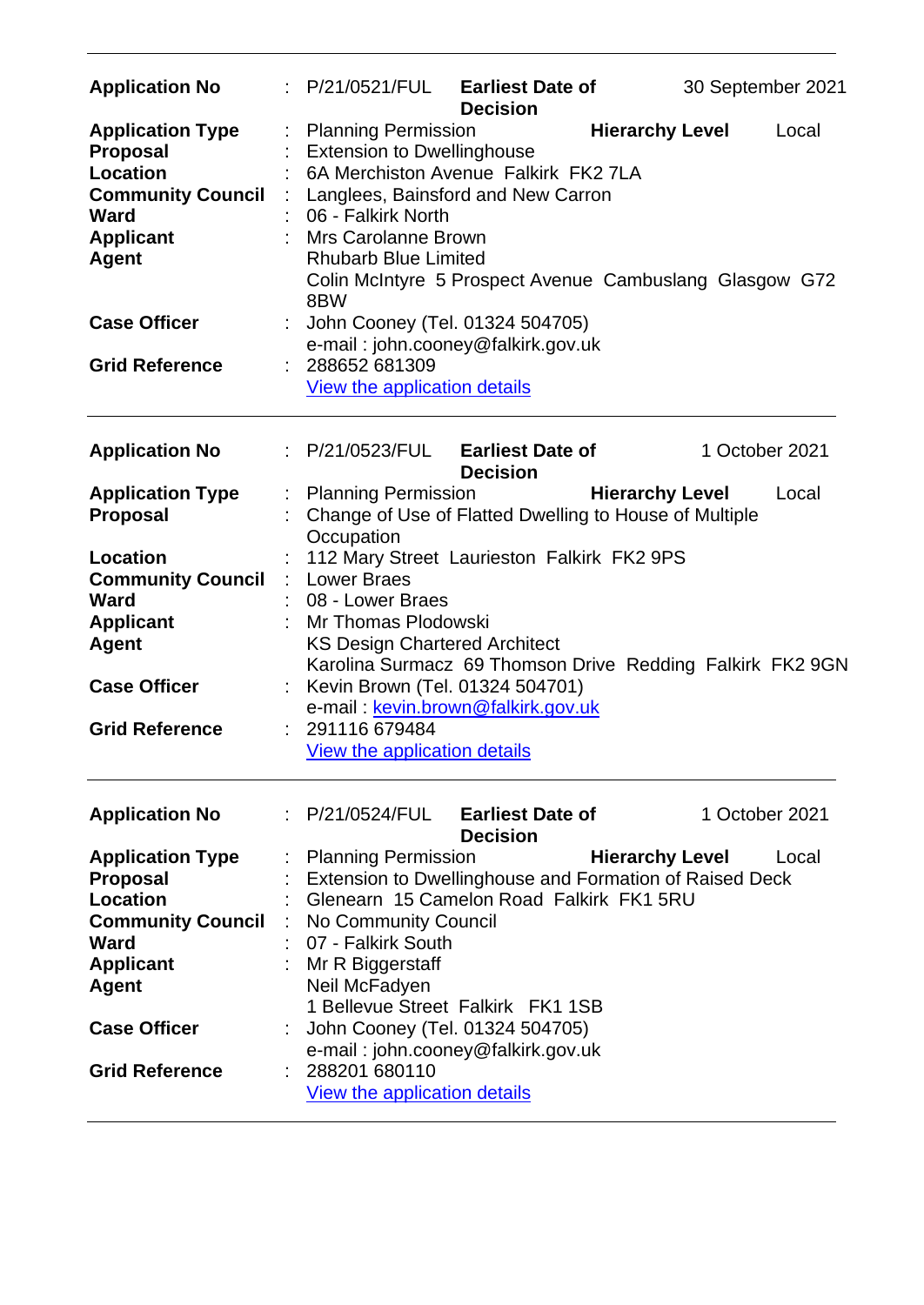| <b>Application No</b>                                                                   | $\therefore$ P/21/0525/FUL Earliest Date of                                                                             | <b>Decision</b>                            |                        | 7 October 2021         |       |
|-----------------------------------------------------------------------------------------|-------------------------------------------------------------------------------------------------------------------------|--------------------------------------------|------------------------|------------------------|-------|
| <b>Application Type</b><br><b>Proposal</b>                                              | <b>Planning Permission</b><br>Change of Use of Land Within the Countryside to Private Garden<br>Ground                  |                                            |                        | <b>Hierarchy Level</b> | Local |
| Location<br><b>Community Council</b><br><b>Ward</b><br><b>Applicant</b><br><b>Agent</b> | 3 North Inches Falkirk FK2 8RQ<br>Larbert, Stenhousemuir and Torwood<br>05 - Bonnybridge and Larbert<br>Mr Steven Dodds |                                            |                        |                        |       |
| <b>Case Officer</b>                                                                     | Stephen McClure (Tel. 01324 504702)<br>e-mail: stephen.mcclure@falkirk.gov.uk                                           |                                            |                        |                        |       |
| <b>Grid Reference</b>                                                                   | 286235 684795<br>View the application details                                                                           |                                            |                        |                        |       |
| <b>Application No</b>                                                                   | : P/21/0526/FUL                                                                                                         | <b>Earliest Date of</b><br><b>Decision</b> |                        | 1 October 2021         |       |
| <b>Application Type</b>                                                                 | : Planning Permission                                                                                                   |                                            | <b>Hierarchy Level</b> |                        | Local |
| <b>Proposal</b>                                                                         | <b>Alterations to Building</b>                                                                                          |                                            |                        |                        |       |
| Location                                                                                | 22 California Terrace California Falkirk FK1 2DD                                                                        |                                            |                        |                        |       |
| <b>Community Council</b>                                                                | <b>Shieldhill and California</b>                                                                                        |                                            |                        |                        |       |
| <b>Ward</b>                                                                             | 09 - Upper Braes                                                                                                        |                                            |                        |                        |       |
| <b>Applicant</b>                                                                        |                                                                                                                         |                                            |                        |                        |       |
| <b>Agent</b>                                                                            | <b>PlumbSpares Plumbing and Heating Services</b><br>Les Johnson                                                         |                                            |                        |                        |       |
|                                                                                         | Mo Dhachaidh Head Of Muir Denny FK6 5JX                                                                                 |                                            |                        |                        |       |
| <b>Case Officer</b>                                                                     | Julie Seidel (Tel. 01324 504880)                                                                                        |                                            |                        |                        |       |
|                                                                                         | e-mail: julie.seidel@falkirk.gov.uk                                                                                     |                                            |                        |                        |       |
| <b>Grid Reference</b>                                                                   | 290636 676176                                                                                                           |                                            |                        |                        |       |
|                                                                                         | View the application details                                                                                            |                                            |                        |                        |       |
| <b>Application No</b>                                                                   | : P/21/0527/FUL                                                                                                         | <b>Earliest Date of</b><br><b>Decision</b> |                        | 27 September 2021      |       |
| <b>Application Type</b>                                                                 | <b>Planning Permission</b>                                                                                              |                                            | <b>Hierarchy Level</b> |                        | Local |
| <b>Proposal</b>                                                                         | <b>Extension to Dwellinghouse</b>                                                                                       |                                            |                        |                        |       |
| <b>Location</b>                                                                         | 8 Alyth Drive Polmont Falkirk FK2 0YW                                                                                   |                                            |                        |                        |       |
| <b>Community Council</b>                                                                | Polmont                                                                                                                 |                                            |                        |                        |       |
| <b>Ward</b>                                                                             | 08 - Lower Braes                                                                                                        |                                            |                        |                        |       |
| <b>Applicant</b>                                                                        | Mrs Anne Marie Gregory                                                                                                  |                                            |                        |                        |       |
| <b>Agent</b>                                                                            | <b>Arka Architects</b>                                                                                                  |                                            |                        |                        |       |
|                                                                                         | FAO Sandy Wilson The Loft The Tattie Kirk Cow Wynd Falkirk<br>FK11PU                                                    |                                            |                        |                        |       |
| <b>Case Officer</b>                                                                     | Ryan McDonagh (Tel. 07483 459424)                                                                                       |                                            |                        |                        |       |
|                                                                                         | e-mail: ryan.mcdonagh@falkirk.gov.uk                                                                                    |                                            |                        |                        |       |
| <b>Grid Reference</b>                                                                   | 293977 678149                                                                                                           |                                            |                        |                        |       |
|                                                                                         | <b>View the application details</b>                                                                                     |                                            |                        |                        |       |